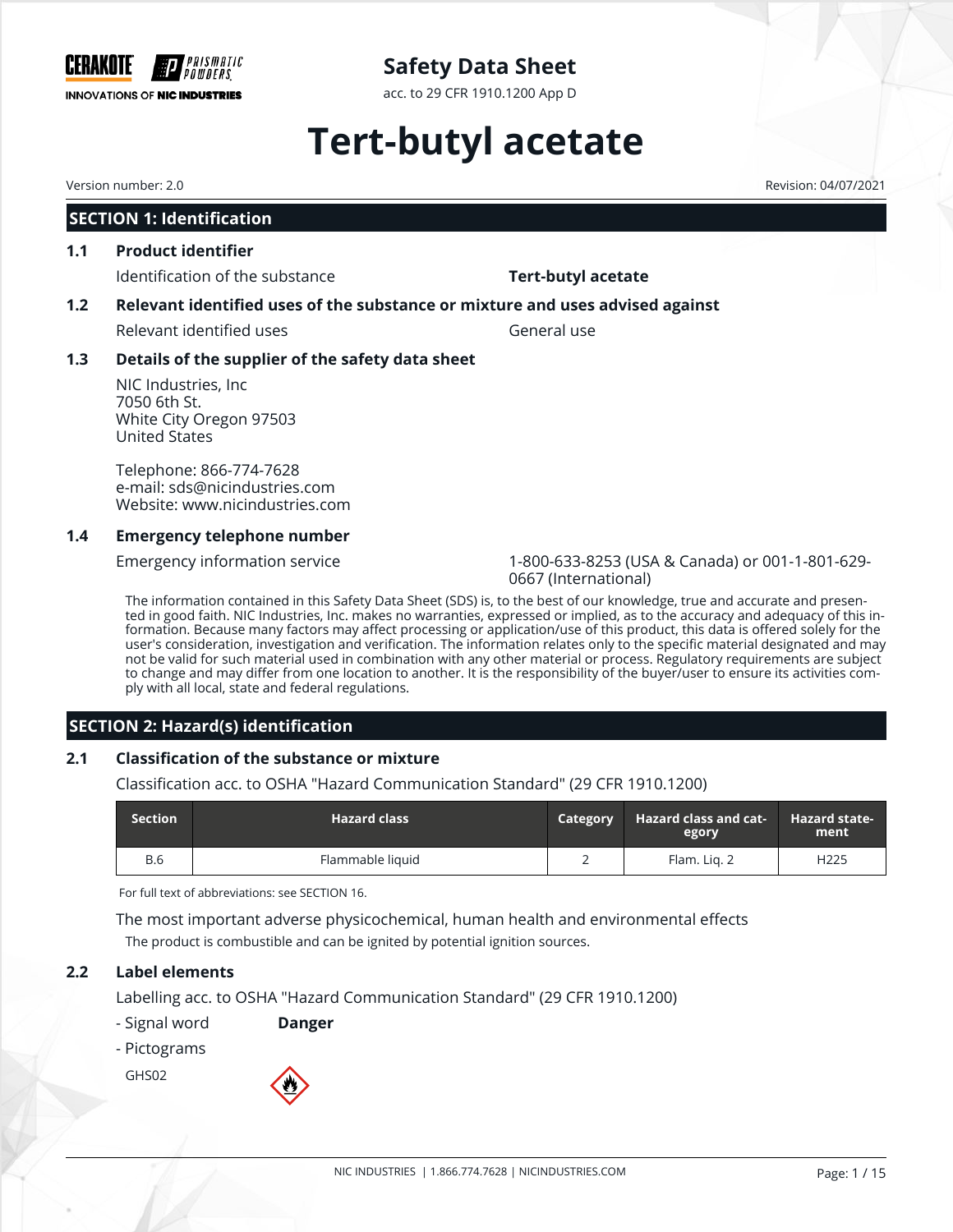

acc. to 29 CFR 1910.1200 App D

# **Tert-butyl acetate**

Version number: 2.0 Revision: 04/07/2021

| - Hazard statements<br>H <sub>225</sub> | Highly flammable liquid and vapor.                                                                  |
|-----------------------------------------|-----------------------------------------------------------------------------------------------------|
|                                         |                                                                                                     |
| - Precautionary statements              |                                                                                                     |
| P210                                    | Keep away from heat/sparks/open flames/hot surfaces. No smoking.                                    |
| P233                                    | Keep container tightly closed.                                                                      |
| P240                                    | Ground/bond container and receiving equipment.                                                      |
| P241                                    | Use explosion-proof electrical/ventilating/lighting equipment.                                      |
| P242                                    | Use only non-sparking tools.                                                                        |
| P243                                    | Take precautionary measures against static discharge.                                               |
| P <sub>280</sub>                        | Wear protective gloves/eye protection/face protection.                                              |
| P303+P361+P353                          | If on skin (or hair): Take off immediately all contaminated clothing. Rinse skin with water/shower. |
| P370+P378                               | In case of fire: Use sand, carbon dioxide or powder extinguisher to extinguish.                     |
| P403+P235                               | Store in a well-ventilated place. Keep cool.                                                        |
| P501                                    | Dispose of contents/container to industrial combustion plant.                                       |

#### **2.3 Other hazards**

Hazards not otherwise classified

Repeated exposure may cause skin dryness or cracking. May be harmful if swallowed (GHS category 5: acutely toxic - oral). May be harmful in contact with skin (GHS category 5: acutely toxic - dermal). Harmful to aquatic life with long lasting effects (GHS category 3: aquatic toxicity - acute and/or chronic).

Results of PBT and vPvB assessment

According to the results of its assessment, this substance is not a PBT or a vPvB.

### **SECTION 3: Composition/information on ingredients**

| 3.1 Substances     |
|--------------------|
| Name of substance  |
| <b>Identifiers</b> |

| identifiers.      |                                    |
|-------------------|------------------------------------|
| CAS No            | 540-88-5                           |
| Molecular formula | C6H12O2                            |
| Molar mass        | 116.2 $\frac{g}{m}$ <sub>mol</sub> |

#### **SECTION 4: First-aid measures**

#### **4.1 Description of first-aid measures**

#### General notes

Do not leave affected person unattended. Remove victim out of the danger area. Keep affected person warm, still and covered. Take off immediately all contaminated clothing. In all cases of doubt, or when symptoms persist, seek medical advice. In case of unconsciousness place person in the recovery position. Never give anything by mouth.

Tert-butyl acetate

#### Following inhalation

If breathing is irregular or stopped, immediately seek medical assistance and start first aid actions. Provide fresh air.

#### Following skin contact

Wash with plenty of soap and water.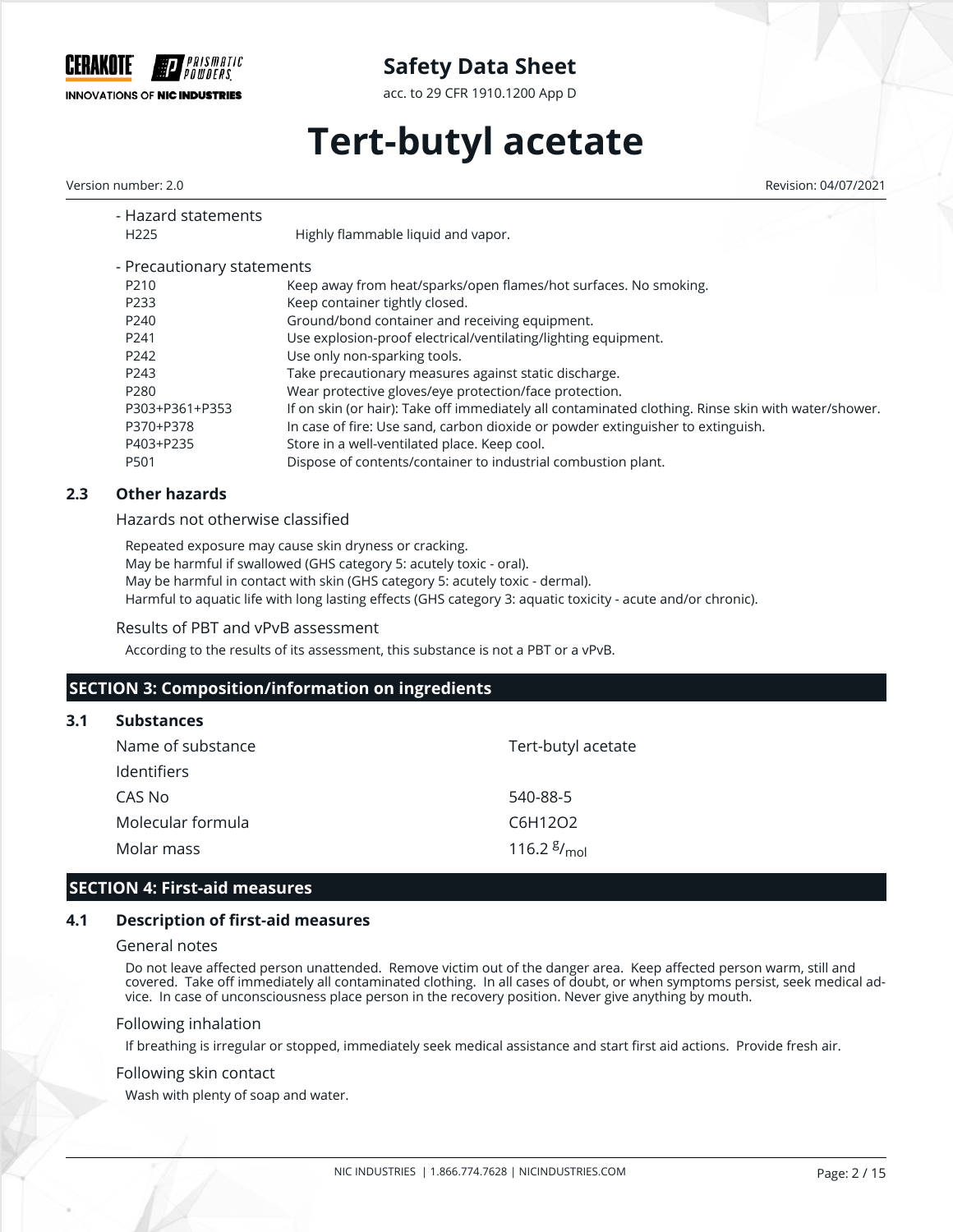

acc. to 29 CFR 1910.1200 App D

# **Tert-butyl acetate**

Version number: 2.0 Revision: 04/07/2021

Following eye contact

Remove contact lenses, if present and easy to do. Continue rinsing. Irrigate copiously with clean, fresh water for at least 10 minutes, holding the eyelids apart.

Following ingestion

Rinse mouth with water (only if the person is conscious). Do NOT induce vomiting.

#### **4.2 Most important symptoms and effects, both acute and delayed**

Symptoms and effects are not known to date.

#### **4.3 Indication of any immediate medical attention and special treatment needed**

None.

### **SECTION 5: Fire-fighting measures**

#### **5.1 Extinguishing media**

Suitable extinguishing media

Water spray, Dry extinguishing powder, BC-powder, Carbon dioxide (CO2)

#### **5.2 Special hazards arising from the substance or mixture**

In case of insufficient ventilation and/or in use, may form flammable/explosive vapor-air mixture. Solvent vapors are heavier than air and may spread along floors. Places which are not ventilated, e.g. unventilated below ground level areas such as trenches, conduits and shafts, are particularly prone to the presence of flammable substances or mixtures.

#### Hazardous combustion products

Carbon monoxide (CO), Carbon dioxide (CO2)

#### **5.3 Advice for firefighters**

In case of fire and/or explosion do not breathe fumes. Coordinate firefighting measures to the fire surroundings. Do not allow firefighting water to enter drains or water courses. Collect contaminated firefighting water separately. Fight fire with normal precautions from a reasonable distance.

#### **SECTION 6: Accidental release measures**

#### **6.1 Personal precautions, protective equipment and emergency procedures**

For non-emergency personnel

Remove persons to safety.

#### For emergency responders

Wear breathing apparatus if exposed to vapors/dust/aerosols/gases.

#### **6.2 Environmental precautions**

Keep away from drains, surface and ground water. Retain contaminated washing water and dispose of it.

#### **6.3 Methods and material for containment and cleaning up**

Advice on how to contain a spill

Covering of drains.

#### Advice on how to clean up a spill

Wipe up with absorbent material (e.g. cloth, fleece). Collect spillage: sawdust, kieselgur (diatomite), sand, universal binder.

#### Appropriate containment techniques

Use of adsorbent materials.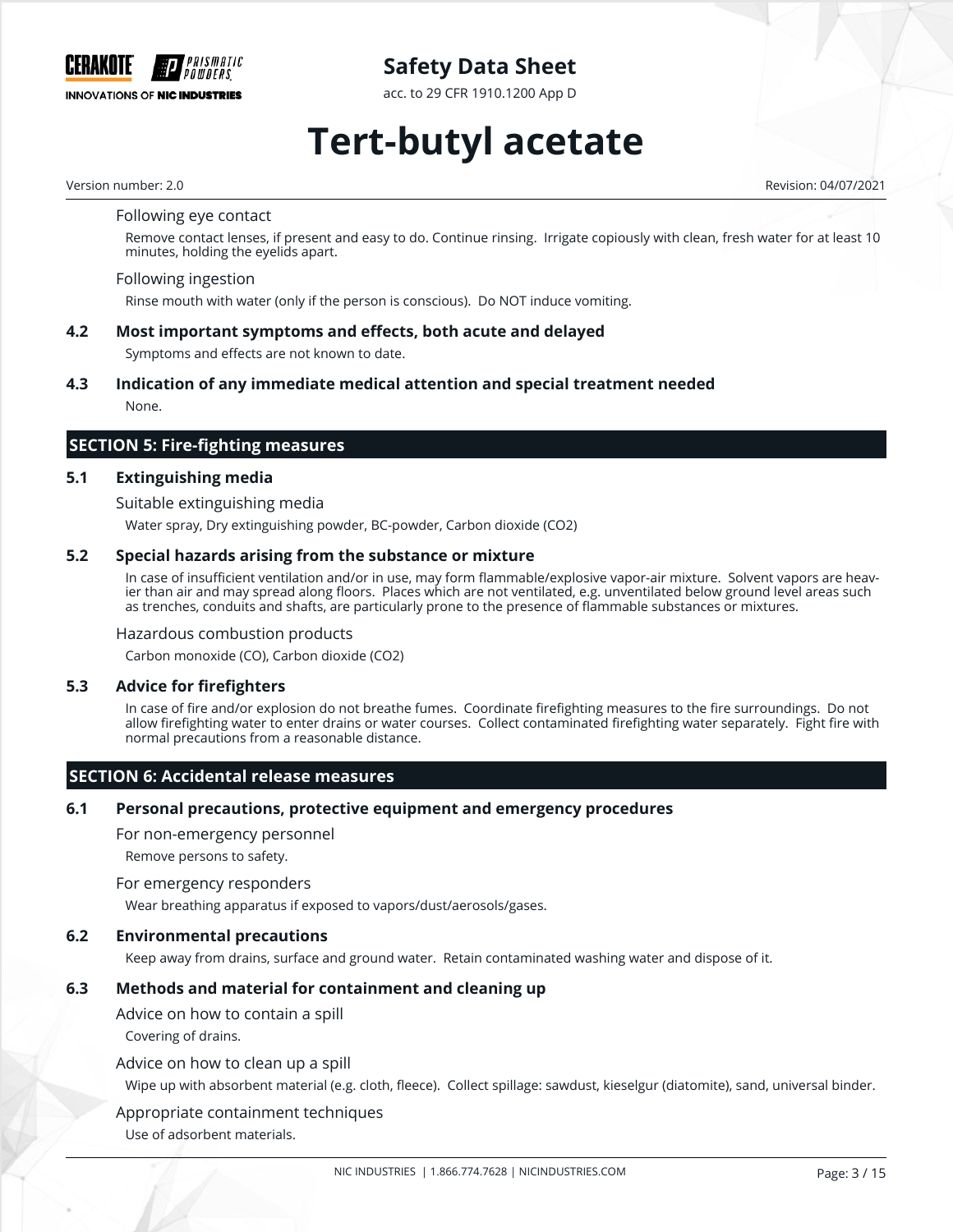

acc. to 29 CFR 1910.1200 App D

# **Tert-butyl acetate**

Version number: 2.0 Revision: 04/07/2021

Other information relating to spills and releases

Place in appropriate containers for disposal. Ventilate affected area.

#### **6.4 Reference to other sections**

Hazardous combustion products: see section 5. Personal protective equipment: see section 8. Incompatible materials: see section 10. Disposal considerations: see section 13.

#### **SECTION 7: Handling and storage**

#### **7.1 Precautions for safe handling**

#### Recommendations

#### - Measures to prevent fire as well as aerosol and dust generation

Use local and general ventilation. Avoidance of ignition sources. Keep away from sources of ignition - No smoking. Take precautionary measures against static discharge. Use only in well-ventilated areas. Due to danger of explosion, prevent leakage of vapours into cellars, flues and ditches. Ground/bond container and receiving equipment. Use explosion-proof electrical/ventilating/lighting/equipment. Use only non-sparking tools.

#### - Specific notes/details

Places which are not ventilated, e.g. unventilated below ground level areas such as trenches, conduits and shafts, are particularly prone to the presence of flammable substances or mixtures. Vapors are heavier than air, spread along floors and form explosive mixtures with air. Vapors may form explosive mixtures with air.

#### Advice on general occupational hygiene

Wash hands after use. Do not eat, drink and smoke in work areas. Remove contaminated clothing and protective equipment before entering eating areas. Never keep food or drink in the vicinity of chemicals. Never place chemicals in containers that are normally used for food or drink. Keep away from food, drink and animal feedingstuffs.

#### **7.2 Conditions for safe storage, including any incompatibilities**

Managing of associated risks

- Explosive atmospheres

Keep container tightly closed and in a well-ventilated place. Use local and general ventilation. Keep cool. Protect from sunlight.

#### - Flammability hazards

Keep away from sources of ignition - No smoking. Keep away from heat, hot surfaces, sparks, open flames and other ignition sources. No smoking. Take precautionary measures against static discharge. Protect from sunlight.

- Ventilation requirements

Use local and general ventilation. Ground/bond container and receiving equipment.

- Packaging compatibilities

Only packagings which are approved (e.g. acc. to the Dangerous Goods Regulations) may be used.

#### **7.3 Specific end use(s)**

See section 16 for a general overview.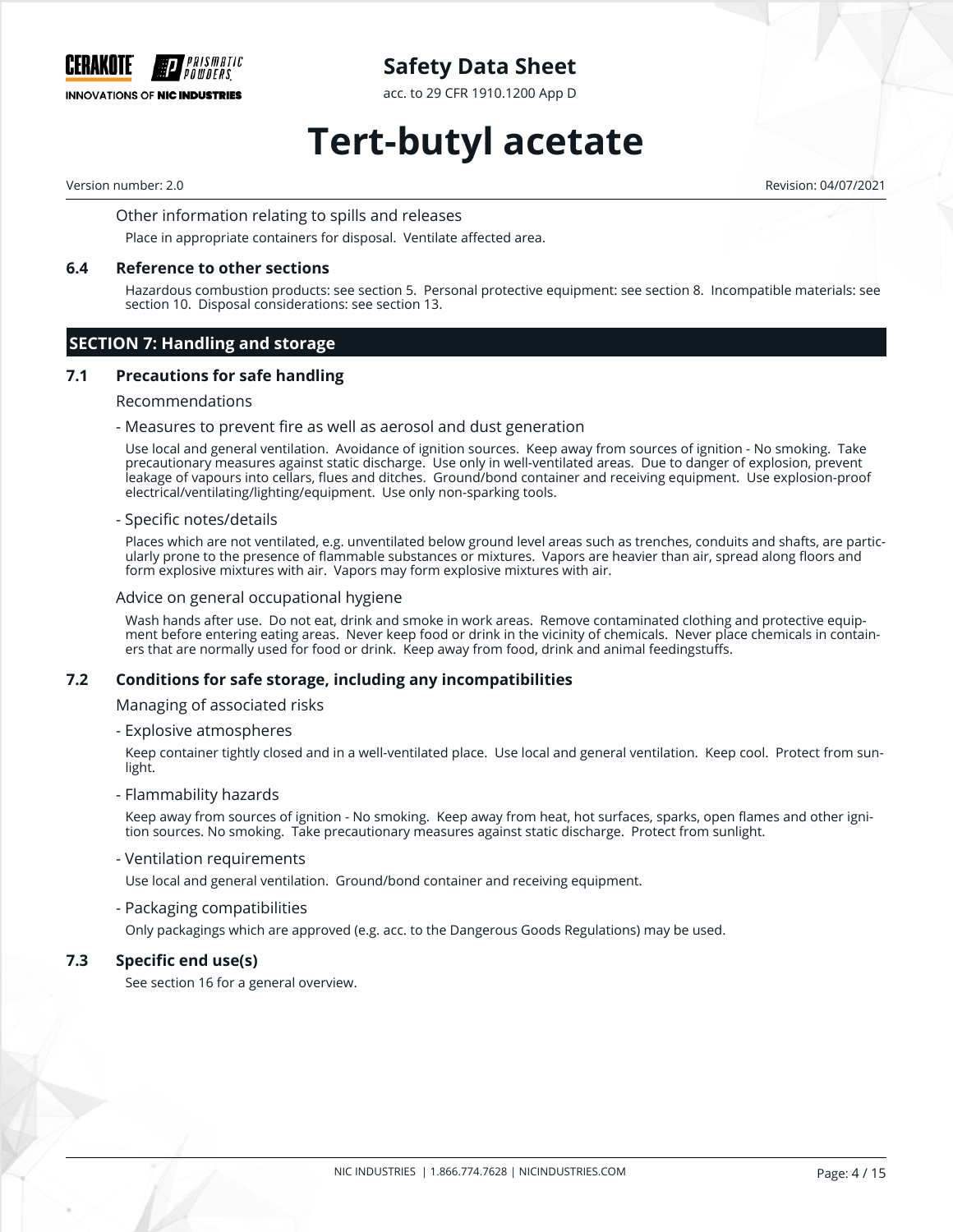

acc. to 29 CFR 1910.1200 App D

# **Tert-butyl acetate**

Version number: 2.0 Revision: 04/07/2021

### **SECTION 8: Exposure controls/personal protection**

#### **8.1 Control parameters**

Occupational exposure limit values (Workplace Exposure Limits)

| Coun-<br>try | Name of agent      | <b>CAS No</b> | Identi-<br><b>fier</b> | <b>TWA</b><br>[ppm] | <b>TWA</b><br>[ $mg/m3$ ] | <b>STEL</b><br>[ppm] | <b>STEL</b><br>$\lfloor$ [mg/m <sup>3</sup> ] | [ppm] | <b>Ceiling-C Ceiling-C</b><br>[mg/m $^{3}$ ] | Nota-<br>tion | <b>Source</b>                  |
|--------------|--------------------|---------------|------------------------|---------------------|---------------------------|----------------------|-----------------------------------------------|-------|----------------------------------------------|---------------|--------------------------------|
| US.          | tert-butyl acetate | 540-88-5      | PEL (CA)               | 200                 | 950                       |                      |                                               |       |                                              |               | Cal/<br><b>OSHA</b><br>PEL     |
| US.          | tert-butyl acetate | 540-88-5      | <b>REL</b>             | 200<br>(10 h)       | 950<br>(10 h)             |                      |                                               |       |                                              |               | <b>NIOSH</b><br><b>REL</b>     |
| US.          | tert-butyl acetate | 540-88-5      | <b>TLV®</b>            | 50                  |                           | 150                  |                                               |       |                                              |               | <b>ACGIH®</b><br>2019          |
| US.          | tert-butyl acetate | 540-88-5      | <b>PEL</b>             | 200                 | 950                       |                      |                                               |       |                                              |               | 29 CFR<br>1910.100<br>$\Omega$ |

Notation

Ceiling-C ceiling value is a limit value above which exposure should not occur

short-term exposure limit: a limit value above which exposure should not occur and which is related to a 15-minute period (unless otherwise specified)

TWA time-weighted average (long-term exposure limit): measured or calculated in relation to a reference period of 8 hours timeweighted average (unless otherwise specified

#### **8.2 Exposure controls**

Appropriate engineering controls

General ventilation.

Individual protection measures (personal protective equipment)

Eye/face protection

Wear eye/face protection.

#### Skin protection

- Hand protection

Wear suitable gloves. Chemical protection gloves are suitable, which are tested according to EN 374. Check leak-tightness/ impermeability prior to use. In the case of wanting to use the gloves again, clean them before taking off and air them well. For special purposes, it is recommended to check the resistance to chemicals of the protective gloves mentioned above together with the supplier of these gloves.

#### - Other protection measures

Take recovery periods for skin regeneration. Preventive skin protection (barrier creams/ointments) is recommended. Wash hands thoroughly after handling.

Respiratory protection

In case of inadequate ventilation wear respiratory protection.

#### Environmental exposure controls

Use appropriate container to avoid environmental contamination. Keep away from drains, surface and ground water.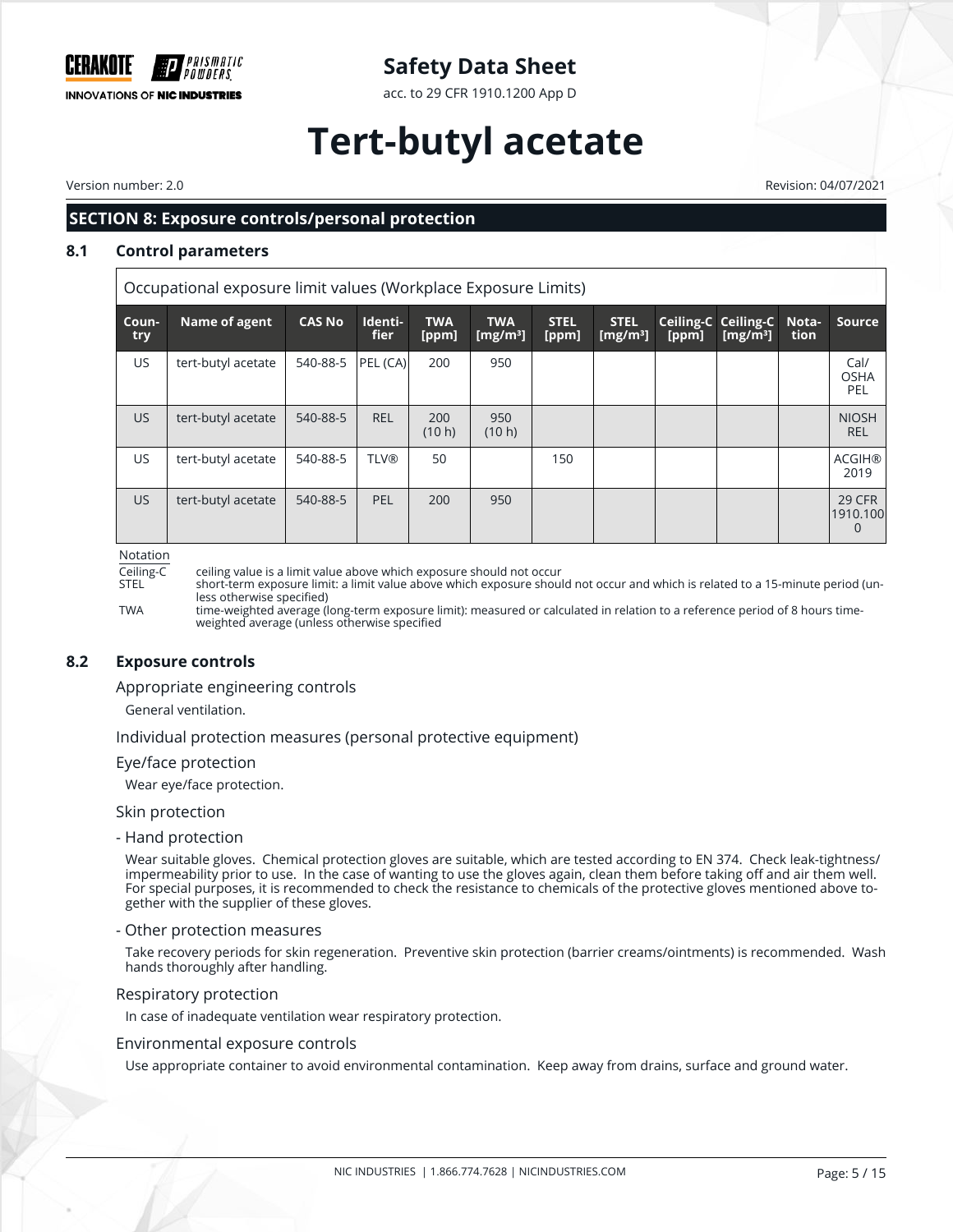

acc. to 29 CFR 1910.1200 App D

# **Tert-butyl acetate**

Version number: 2.0 Revision: 04/07/2021

## **SECTION 9: Physical and chemical properties**

## **9.1 Information on basic physical and chemical properties**

| <b>Appearance</b>                       |                                           |
|-----------------------------------------|-------------------------------------------|
| Physical state                          | Liquid                                    |
| Color                                   | Colorless                                 |
| Odor                                    | Characteristic                            |
| <b>Other safety parameters</b>          |                                           |
| pH (value)                              | Not determined                            |
| Melting point/freezing point            | $< -58$ °C                                |
| Initial boiling point and boiling range | 97.8 °C                                   |
| Flash point                             | 22 °C                                     |
| Evaporation rate                        | Not determined                            |
| Flammability (solid, gas)               | Not relevant (fluid)                      |
| Vapor pressure                          | 42 Torr at 20 °C                          |
| Density                                 | 0.86 $\frac{g}{cm}$ <sup>3</sup> at 25 °C |
| Vapor density                           | Not available                             |
| Solubility(ies)                         | Not determined                            |
| Partition coefficient                   |                                           |
| - n-octanol/water (log KOW)             | 1.64 (pH value: 5, 21.7 °C) (ECHA)        |
|                                         |                                           |

## Viscosity

| - Kinematic viscosity | $\leq$ 1 mm <sup>2</sup> / <sub>s</sub> at 25 °C |
|-----------------------|--------------------------------------------------|
| - Dynamic viscosity   | 0.86 cP at 25 °C                                 |

Auto-ignition temperature 11-1 and 589 °C at 761 mmHg (ECHA) (auto-ignition temperature (li-

quids and gases))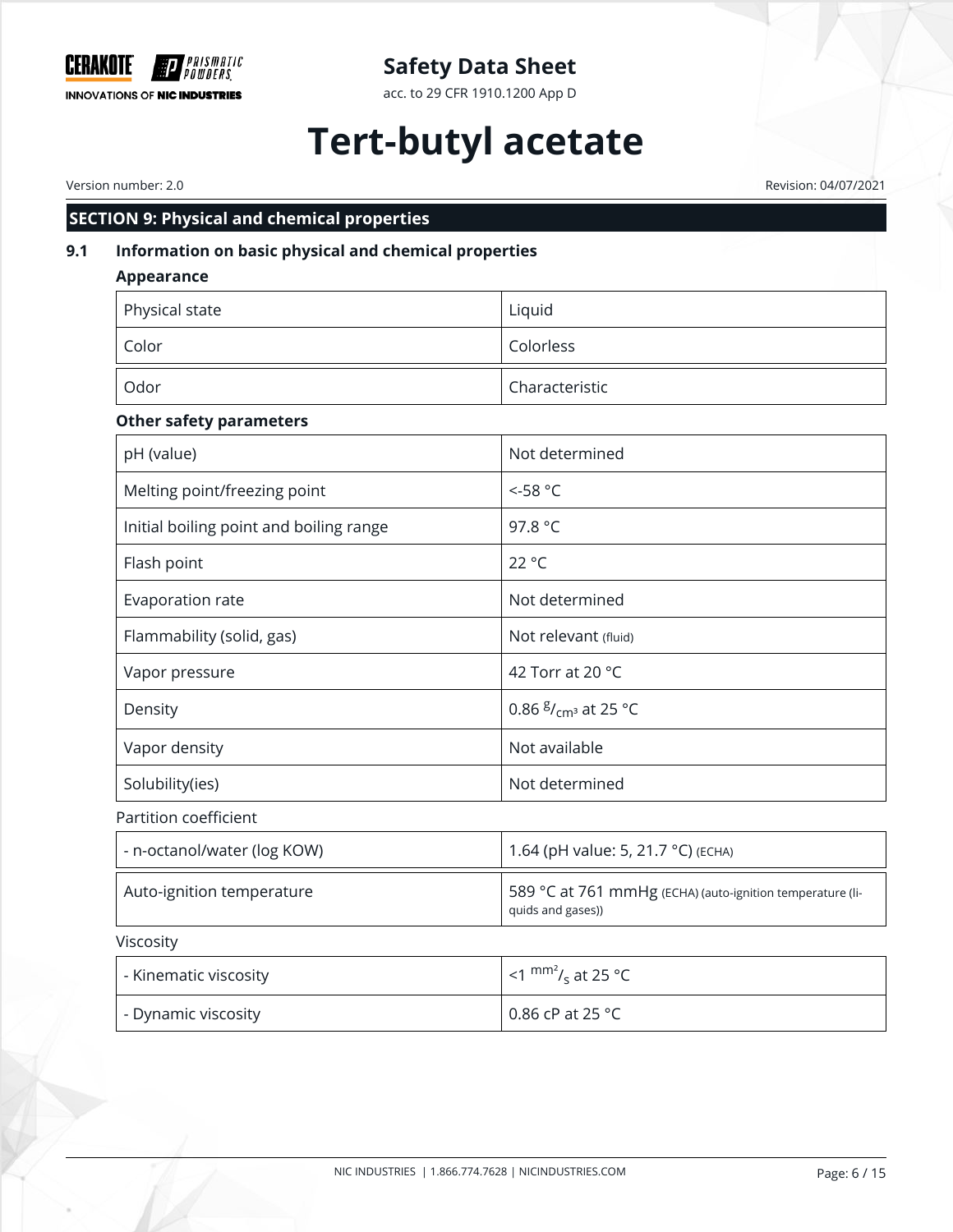

acc. to 29 CFR 1910.1200 App D

# **Tert-butyl acetate**

Version number: 2.0 Revision: 04/07/2021

| Explosive properties | None |
|----------------------|------|
| Oxidizing properties | None |

#### **9.2 Other information**

| Surface tension                          | 64 mN/ <sub>m</sub> (20 °C) (ECHA)                                                        |
|------------------------------------------|-------------------------------------------------------------------------------------------|
| Temperature class (USA, acc. to NEC 500) | $\mid$ T1 (maximum permissible surface temperature on the equipment:<br>450 $^{\circ}$ C) |

### **SECTION 10: Stability and reactivity**

#### **10.1 Reactivity**

Concerning incompatibility: see below "Conditions to avoid" and "Incompatible materials". It's a reactive substance. The mixture contains reactive substance(s). Risk of ignition.

#### If heated:

Risk of ignition.

#### **10.2 Chemical stability**

See below "Conditions to avoid".

#### **10.3 Possibility of hazardous reactions**

No known hazardous reactions.

#### **10.4 Conditions to avoid**

Keep away from heat, hot surfaces, sparks, open flames and other ignition sources. No smoking.

Hints to prevent fire or explosion

Use explosion-proof electrical/ventilating/lighting/equipment. Use only non-sparking tools. Take precautionary measures against static discharge.

#### **10.5 Incompatible materials**

Oxidizers. Alkalines. Acids. Nitrates.

#### **10.6 Hazardous decomposition products**

Under hot, acidic conditions, substance decomposition products are isobutylene and acetic acid. Hazardous combustion products: see section 5.

### **SECTION 11: Toxicological information**

#### **11.1 Information on toxicological effects**

#### **Classification acc. to OSHA "Hazard Communication Standard" (29 CFR 1910.1200)**

#### Acute toxicity

Shall not be classified as acutely toxic.

GHS of the United Nations, annex 4: May be harmful if swallowed or in contact with skin.

#### Skin corrosion/irritation

Shall not be classified as corrosive/irritant to skin.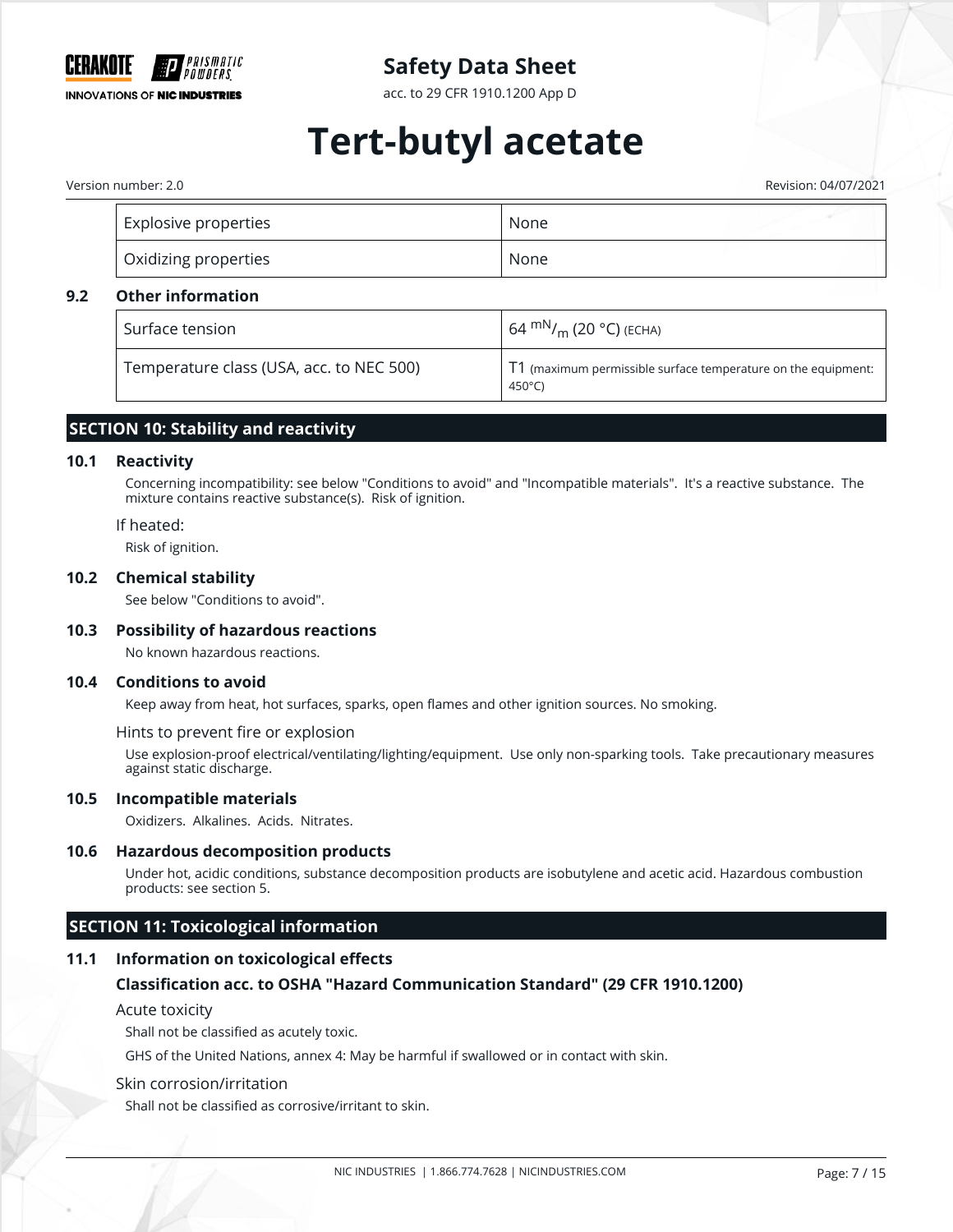

acc. to 29 CFR 1910.1200 App D

# **Tert-butyl acetate**

Version number: 2.0 Revision: 04/07/2021

Serious eye damage/eye irritation Shall not be classified as seriously damaging to the eye or eye irritant.

Respiratory or skin sensitization Shall not be classified as a respiratory or skin sensitizer.

Germ cell mutagenicity Shall not be classified as germ cell mutagenic.

Carcinogenicity Shall not be classified as carcinogenic.

Reproductive toxicity Shall not be classified as a reproductive toxicant.

Specific target organ toxicity - single exposure Shall not be classified as a specific target organ toxicant (single exposure).

Specific target organ toxicity - repeated exposure

Shall not be classified as a specific target organ toxicant (repeated exposure).

Aspiration hazard

Shall not be classified as presenting an aspiration hazard.

Other information

Repeated exposure may cause skin dryness or cracking.

## **SECTION 12: Ecological information**

#### **12.1 Toxicity**

Harmful to aquatic life with long lasting effects.

| Aquatic toxicity (acute) |                   |                       |                      |  |  |
|--------------------------|-------------------|-----------------------|----------------------|--|--|
| <b>Endpoint</b>          | Value             | <b>Species</b>        | <b>Exposure time</b> |  |  |
| <b>LC50</b>              | 240 $mg/1$        | Fish                  | 96 h                 |  |  |
| <b>EC50</b>              | 410 $mg/$         | Aquatic invertebrates | 24h                  |  |  |
| ErC50                    | $64 \frac{mg}{l}$ | Algae                 | 96 h                 |  |  |

#### **12.2 Persistence and degradability**

| Process of degradability |                         |             |  |  |
|--------------------------|-------------------------|-------------|--|--|
| <b>Process</b>           | <b>Degradation rate</b> | <b>Time</b> |  |  |
| oxygen depletion         | 50 %                    | 28 d        |  |  |

### **12.3 Bioaccumulative potential**

Data are not available.

n-octanol/water (log KOW) 1.64 (pH value: 5, 21.7 °C) (ECHA)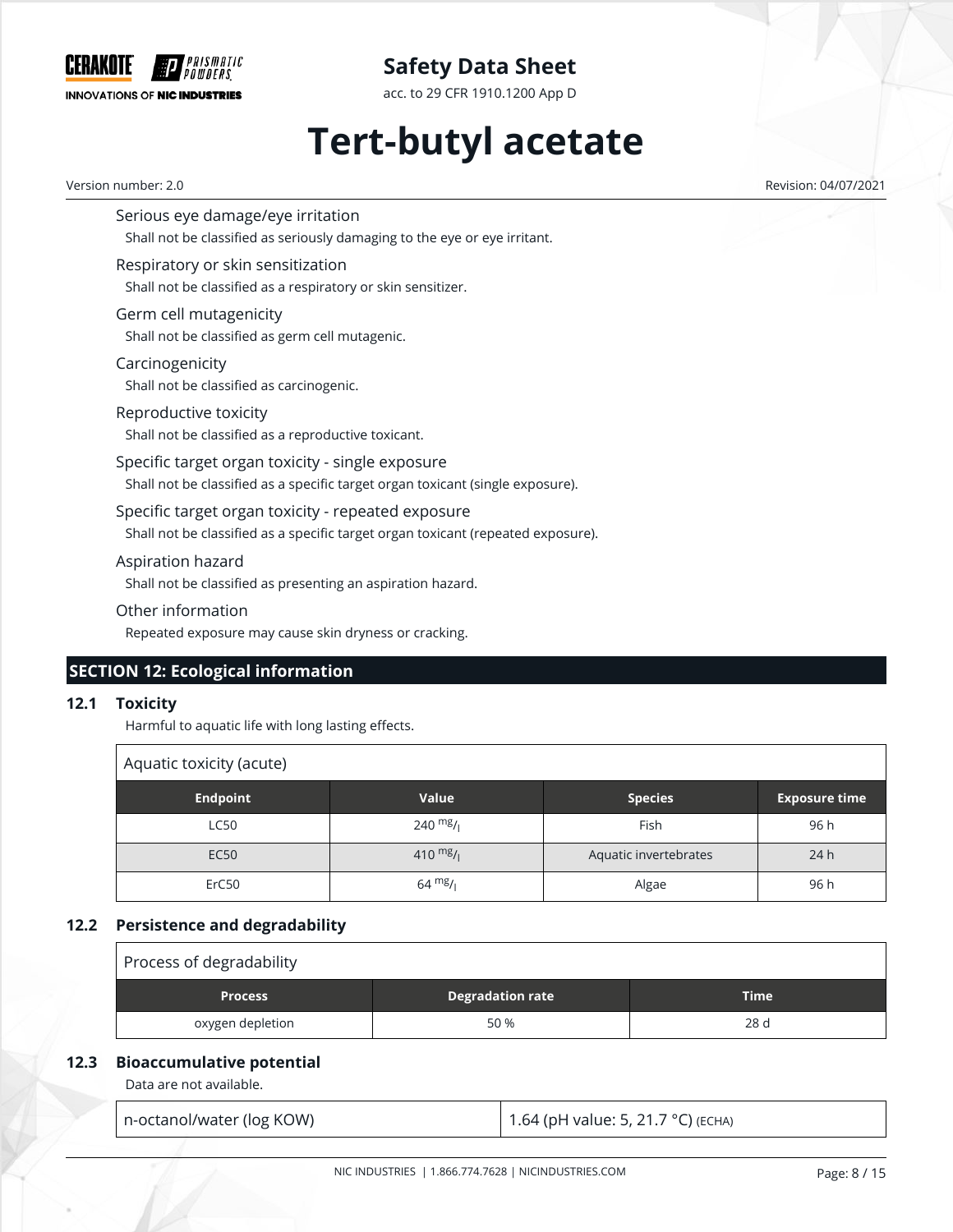

acc. to 29 CFR 1910.1200 App D

# **Tert-butyl acetate**

#### **12.4 Mobility in soil**

Data are not available.

**12.5 Results of PBT and vPvB assessment** Data are not available.

**12.6 Endocrine disrupting properties**

Not listed.

#### **12.7 Other adverse effects**

Data are not available.

#### **SECTION 13: Disposal considerations**

#### **13.1 Waste treatment methods**

Waste treatment-relevant information Solvent reclamation/regeneration.

#### Sewage disposal-relevant information

Do not empty into drains. Avoid release to the environment. Refer to special instructions/safety data sheets.

#### Waste treatment of containers/packages

Only packagings which are approved (e.g. acc. to DOT) may be used. Completely emptied packages can be recycled. Handle contaminated packages in the same way as the substance itself.

#### **Remarks**

Please consider the relevant national or regional provisions. Waste shall be separated into the categories that can be handled separately by the local or national waste management facilities.

|      | <b>SECTION 14: Transport information</b> |                       |  |  |  |  |  |
|------|------------------------------------------|-----------------------|--|--|--|--|--|
| 14.1 | <b>UN number</b>                         |                       |  |  |  |  |  |
|      | <b>DOT</b>                               | <b>UN 1123</b>        |  |  |  |  |  |
|      | IMDG-Code                                | <b>UN 1123</b>        |  |  |  |  |  |
|      | <b>ICAO-TI</b>                           | <b>UN 1123</b>        |  |  |  |  |  |
| 14.2 | UN proper shipping name                  |                       |  |  |  |  |  |
|      | <b>DOT</b>                               | <b>Butyl acetates</b> |  |  |  |  |  |
|      | IMDG-Code                                | <b>BUTYL ACETATES</b> |  |  |  |  |  |
|      | ICAO-TI                                  | Butyl acetates        |  |  |  |  |  |
| 14.3 | <b>Transport hazard class(es)</b>        |                       |  |  |  |  |  |
|      | <b>DOT</b>                               | 3                     |  |  |  |  |  |
|      | IMDG-Code                                | 3                     |  |  |  |  |  |
|      | <b>ICAO-TI</b>                           | 3                     |  |  |  |  |  |
| 14.4 | <b>Packing group</b>                     |                       |  |  |  |  |  |
|      | <b>DOT</b>                               | $\mathbf{  }$         |  |  |  |  |  |
|      | IMDG-Code                                | $\mathbf{  }$         |  |  |  |  |  |

Version number: 2.0 Revision: 04/07/2021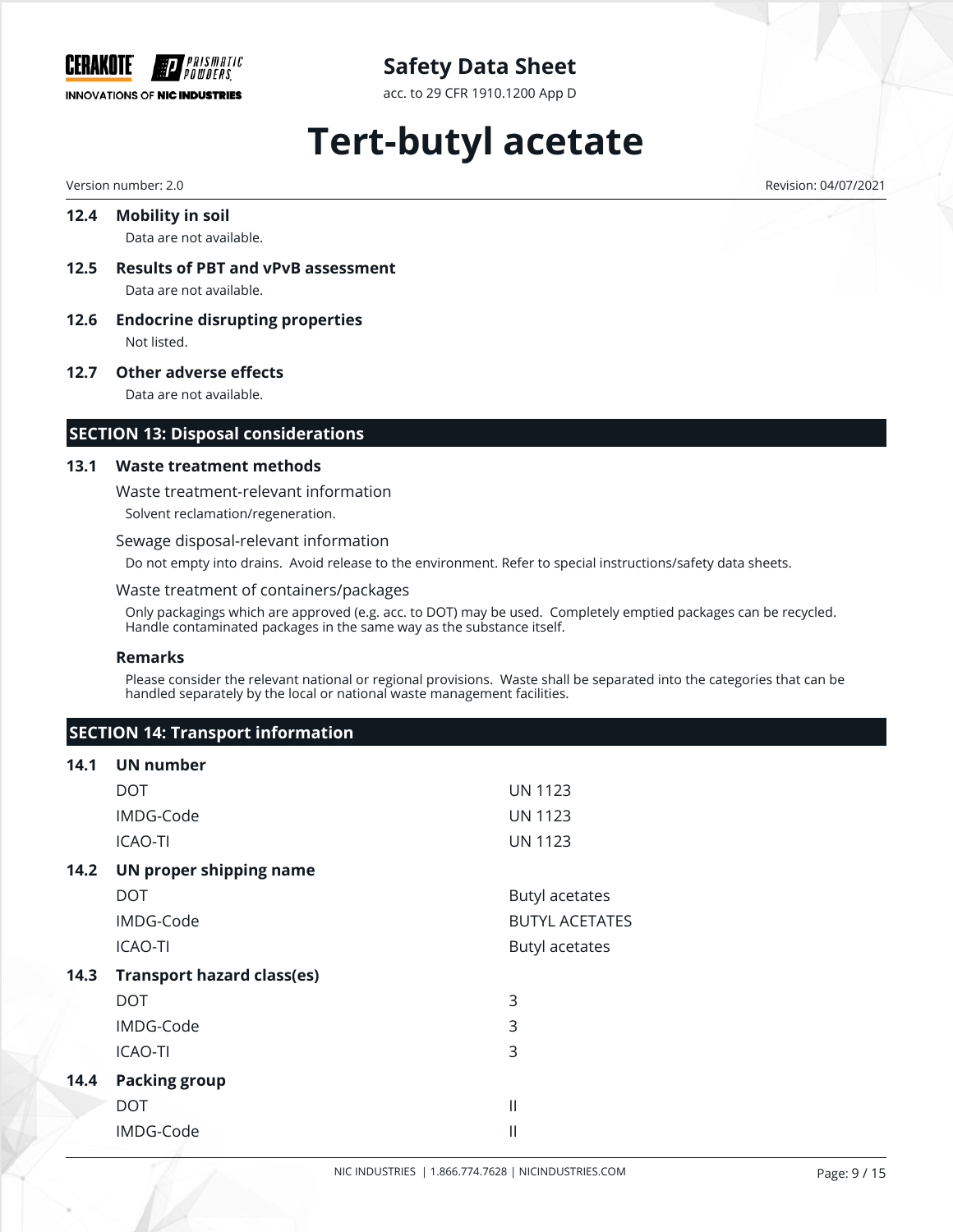

acc. to 29 CFR 1910.1200 App D

# **Tert-butyl acetate**

Version number: 2.0 Revision: 04/07/2021

ICAO-TI III in a strong structure and the structure of the structure of the structure of the structure of the structure of the structure of the structure of the structure of the structure of the structure of the structure

**14.5 Environmental hazards 14.5 Environmentally hazardous acc. to the danger**ous goods regulations

**14.6 Special precautions for user**

There is no additional information.

**14.7 Transport in bulk according to Annex II of MARPOL and the IBC Code**

The cargo is not intended to be carried in bulk.

| <b>Information for each of the UN Model Regulations</b>                               |                                           |
|---------------------------------------------------------------------------------------|-------------------------------------------|
| Transport of dangerous goods by road or rail (49 CFR US DOT) - Additional information |                                           |
| Particulars in the shipper's declaration                                              | UN1123, Butyl acetates, 3, II             |
| Reportable quantity (RQ)                                                              | 5,000 lbs (2,270 kg) (Tert-butyl acetate) |
| Danger label(s)                                                                       | 3                                         |
|                                                                                       |                                           |
| Special provisions (SP)                                                               | IB2, T4, TP1                              |
| <b>ERG No</b>                                                                         | 129                                       |
| International Maritime Dangerous Goods Code (IMDG) - Additional information           |                                           |
| Marine pollutant                                                                      |                                           |
| Danger label(s)                                                                       | 3                                         |
|                                                                                       |                                           |
| Special provisions (SP)                                                               |                                           |
| Excepted quantities (EQ)                                                              | E <sub>2</sub>                            |
| Limited quantities (LQ)                                                               | 1 <sub>L</sub>                            |
| EmS                                                                                   | $F-E$ , S-D                               |
| Stowage category                                                                      | B                                         |
| International Civil Aviation Organization (ICAO-IATA/DGR) - Additional information    |                                           |
| Danger label(s)                                                                       | 3                                         |
|                                                                                       |                                           |
| Special provisions (SP)                                                               | A3                                        |
| Excepted quantities (EQ)                                                              | E <sub>2</sub>                            |
| Limited quantities (LQ)                                                               | 1 <sub>L</sub>                            |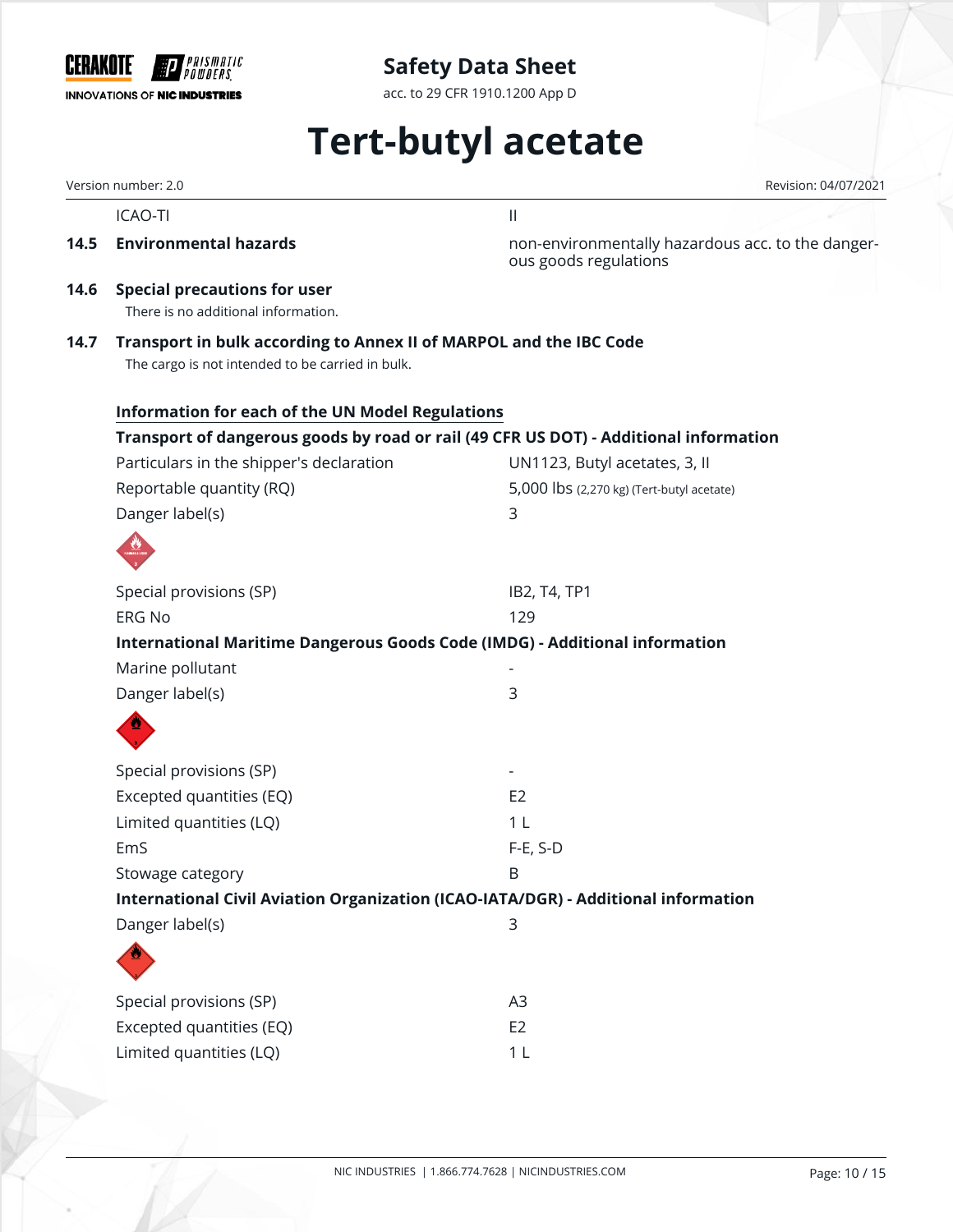

acc. to 29 CFR 1910.1200 App D

# **Tert-butyl acetate**

## **SECTION 15: Regulatory information**

**15.1 Safety, health and environmental regulations specific for the product in question**

### **National regulations (United States)**

**Toxic Substance Control Act (TSCA)** Substance is listed

## **Superfund Amendment and Reauthorization Act (SARA TITLE III )**

- The List of Extremely Hazardous Substances and Their Threshold Planning Quantities (EPCRA Section 302, 304)

not listed

- Specific Toxic Chemical Listings (EPCRA Section 313) not listed

## **Comprehensive Environmental Response, Compensation, and Liability Act (CERCLA)**

- List of Hazardous Substances and Reportable Quantities (CERCLA section 102a) (40 CFR 302.4)

| Name of substance  | <b>CAS No</b> | <b>Remarks</b> | Statutory code Final RQ pounds (Kg) |
|--------------------|---------------|----------------|-------------------------------------|
| Tert-butyl acetate | 540-88-5      |                | 5000 (2270)                         |

Legend

"1" indicates that the statutory source is section 311(b)(2) of the Clean Water Act

#### **Clean Air Act**

not listed

### **Right to Know Hazardous Substance List**

- Cleaning Product Right to Know Act Substance List (CA-RTK)
- not listed
- Toxic or Hazardous Substance List (MA-TURA)

| Name of substance  | <b>CAS No</b> | <b>LHS</b> | <b>Threshold</b> | tration Threshold |
|--------------------|---------------|------------|------------------|-------------------|
| Tert-butyl acetate | 540-88-5      |            |                  | $1.0 \%$          |

#### - Hazardous Substances List (MN-ERTK)

| Name of substance  | CAS No   | <b>References</b> | <b>Remarks</b> |
|--------------------|----------|-------------------|----------------|
| Tert-butyl acetate | 540-88-5 |                   |                |

Legend

A Computer Conference of Governmental Industrial Hygienists (ACGIH), "Threshold Limit Values for Chemical Substances and Physical Agents and Biological Exposure Indices for 1992-93", available from ACGIH

O Occupational Safety and Health Administration (OSHA), Safety and Health Standards, Code of Federal Regulations, title 29, part 1910, subpart Z, "Toxic and Hazardous Substances, 1990." General information: Minnesota Department of Labor and Industry, Occupational Safety and Health Division

Version number: 2.0 Revision: 04/07/2021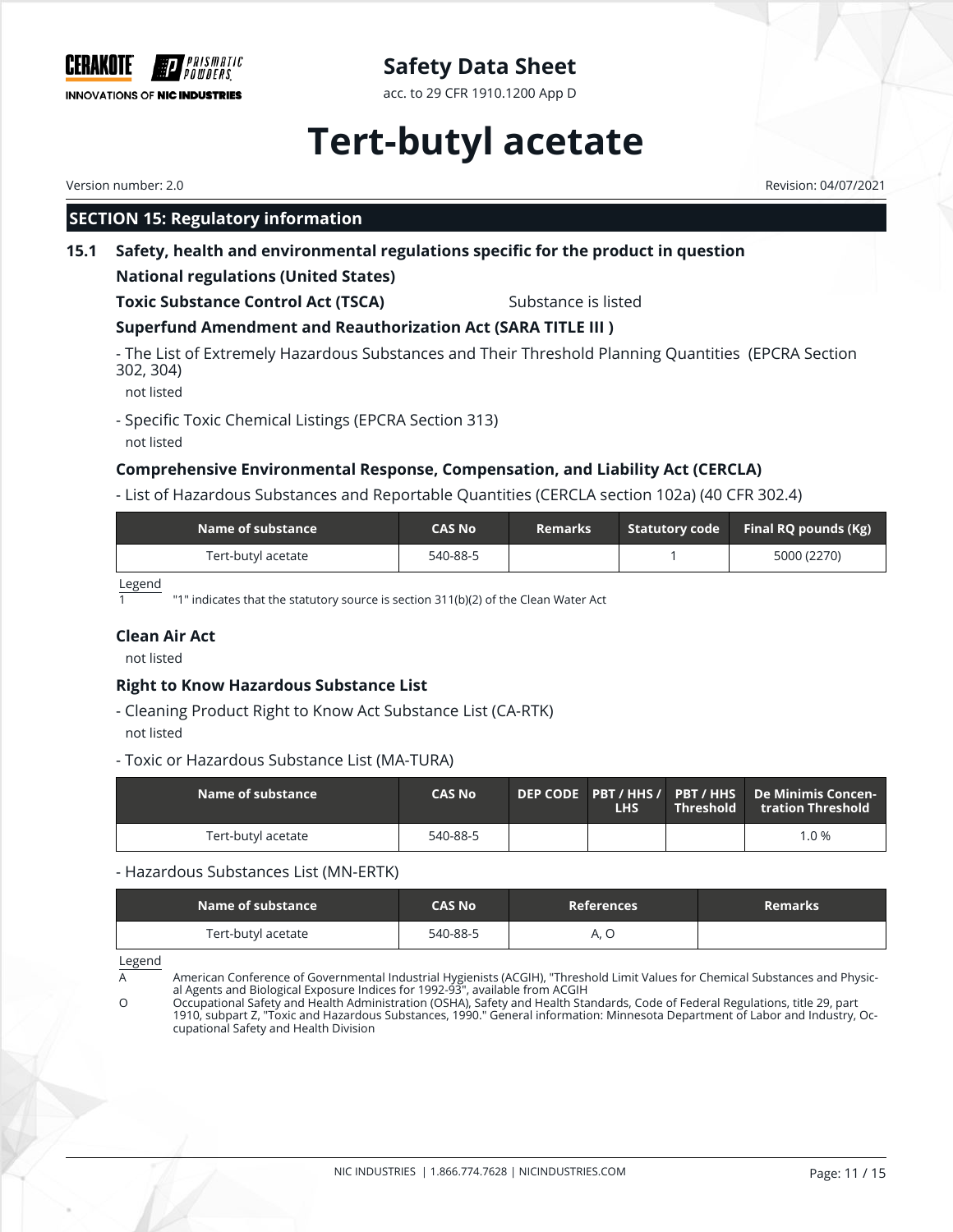

acc. to 29 CFR 1910.1200 App D

# **Tert-butyl acetate**

Version number: 2.0 Revision: 04/07/2021

#### - Hazardous Substance List (NJ-RTK)

| Name of substance  | <b>CAS No</b> | <b>Remarks</b> | <b>Classifications</b> |
|--------------------|---------------|----------------|------------------------|
| Tert-butyl acetate | 540-88-5      |                |                        |

Legend

F3 Flammable - Third Degree

#### - Hazardous Substance List (Chapter 323) (PA-RTK)

| Name acc. to inventory <b>b</b>      | <b>CAS No</b> | <b>Classification</b> |
|--------------------------------------|---------------|-----------------------|
| ACETIC ACID, 1,1-DIMETHYLETHYL ESTER | 540-88-5      |                       |

 $L$ egend

Environmental hazard

#### - Hazardous Substance List (RI-RTK)

| Name of substance  | <b>CAS No</b> | <b>References</b> |
|--------------------|---------------|-------------------|
| Tert-butyl acetate | 540-88-5      |                   |

Legend

T Toxicity (ACGIH®)

#### **California Environmental Protection Agency (Cal/EPA): Proposition 65 - Safe Drinking Water and Toxic Enforcement Act of 1987**

not listed

#### **Industry or sector specific available guidance(s)**

#### **NFPA® 704**

National Fire Protection Association: Standard System for the Identification of the Hazards of Materials for Emergency Response (United States).

| Category       | Degree of haz-<br>ard | <b>Description</b>                                                                                                 |
|----------------|-----------------------|--------------------------------------------------------------------------------------------------------------------|
| Flammability   |                       | Material that can be ignited under almost all ambient temperature conditions                                       |
| Health         |                       | Material that, under emergency conditions, would offer no hazard beyond that of ordin-<br>ary combustible material |
| Instability    |                       | Material that is normally stable, even under fire conditions                                                       |
| Special hazard |                       |                                                                                                                    |

#### **National inventories**

| Country   | Inventory    | <b>Status</b>       |
|-----------|--------------|---------------------|
| AU        | <b>AICS</b>  | Substance is listed |
| CA        | <b>DSL</b>   | Substance is listed |
| <b>CN</b> | <b>IECSC</b> | Substance is listed |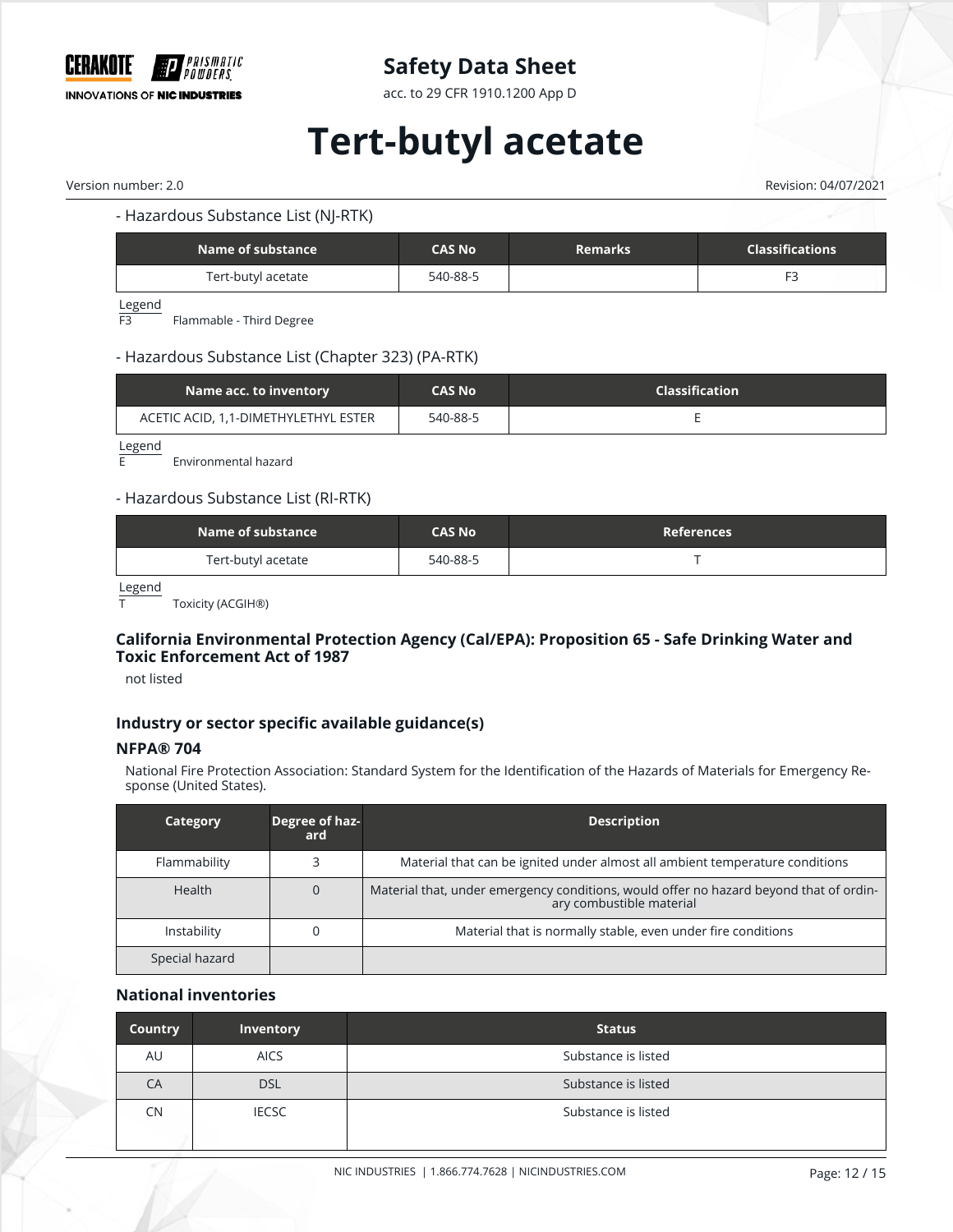

acc. to 29 CFR 1910.1200 App D

# **Tert-butyl acetate**

Version number: 2.0 Revision: 04/07/2021

| <b>Country</b> | Inventory        | <b>Status</b>       |
|----------------|------------------|---------------------|
| EU             | <b>ECSI</b>      | Substance is listed |
| EU             | REACH Reg.       | Substance is listed |
| JP             | <b>CSCL-ENCS</b> | Substance is listed |
| JP             | <b>ISHA-ENCS</b> | Substance is listed |
| <b>KR</b>      | <b>KECI</b>      | Substance is listed |
| <b>MX</b>      | <b>INSQ</b>      | Substance is listed |
| NZ             | <b>NZIOC</b>     | Substance is listed |
| PH             | <b>PICCS</b>     | Substance is listed |
| <b>TW</b>      | <b>TCSI</b>      | Substance is listed |
| US             | <b>TSCA</b>      | Substance is listed |
| المصمصا        |                  |                     |

Legend

| Legend       |                                                                         |
|--------------|-------------------------------------------------------------------------|
| <b>AICS</b>  | Australian Inventory of Chemical Substances                             |
| CSCL-ENCS    | List of Existing and New Chemical Substances (CSCL-ENCS)                |
| <b>DSL</b>   | Domestic Substances List (DSL)                                          |
| ECSI         | EC Substance Inventory (EINECS, ELINCS, NLP)                            |
| <b>IECSC</b> | Inventory of Existing Chemical Substances Produced or Imported in China |
| <b>INSO</b>  | National Inventory of Chemical Substances                               |
| ISHA-ENCS    | Inventory of Existing and New Chemical Substances (ISHA-ENCS)           |
| KECI         | Korea Existing Chemicals Inventory                                      |
| NZIoC        | New Zealand Inventory of Chemicals                                      |
| <b>PICCS</b> | Philippine Inventory of Chemicals and Chemical Substances (PICCS)       |
| REACH Reg.   | REACH registered substances                                             |
| <b>TCSI</b>  | Taiwan Chemical Substance Inventory                                     |
| <b>TSCA</b>  | <b>Toxic Substance Control Act</b>                                      |
|              |                                                                         |

#### **15.2 Chemical Safety Assessment**

No Chemical Safety Assessment has been carried out for this substance.

## **SECTION 16: Other information, including date of preparation or last revision**

#### **Abbreviations and acronyms**

| Abbr.              | <b>Descriptions of used abbreviations</b>                                                                                                                                                                                                             |
|--------------------|-------------------------------------------------------------------------------------------------------------------------------------------------------------------------------------------------------------------------------------------------------|
| 29 CFR 1910.1000   | 29 CFR 1910.1000, Tables Z-1, Z-2, Z-3 - Occupational Safety and Health Standards: Toxic and Hazardous Sub-<br>stances (permissible exposure limits)                                                                                                  |
| 49 CFR US DOT      | 49 CFR U.S. Department of Transportation                                                                                                                                                                                                              |
| <b>ACGIH®</b>      | American Conference of Governmental Industrial Hygienists                                                                                                                                                                                             |
| <b>ACGIH® 2019</b> | From ACGIH®, 2019 TLVs® and BEIs® Book. Copyright 2019. Reprinted with permission. Information on the<br>proper use of the TLVs® and BEIs®: http://www.acgih.org/tlv-bei-guidelines/policies-procedures-presenta-<br>tions/tlv-bei-position-statement |
| Cal/OSHA PEL       | California Division of Occupational Safety and Health (Cal/OSHA): Permissible Exposure Limits (PELs)                                                                                                                                                  |
| CAS                | Chemical Abstracts Service (service that maintains the most comprehensive list of chemical substances)                                                                                                                                                |
| Ceiling-C          | Ceiling value                                                                                                                                                                                                                                         |
| DEP CODE           | Department of Environmental Protection Code                                                                                                                                                                                                           |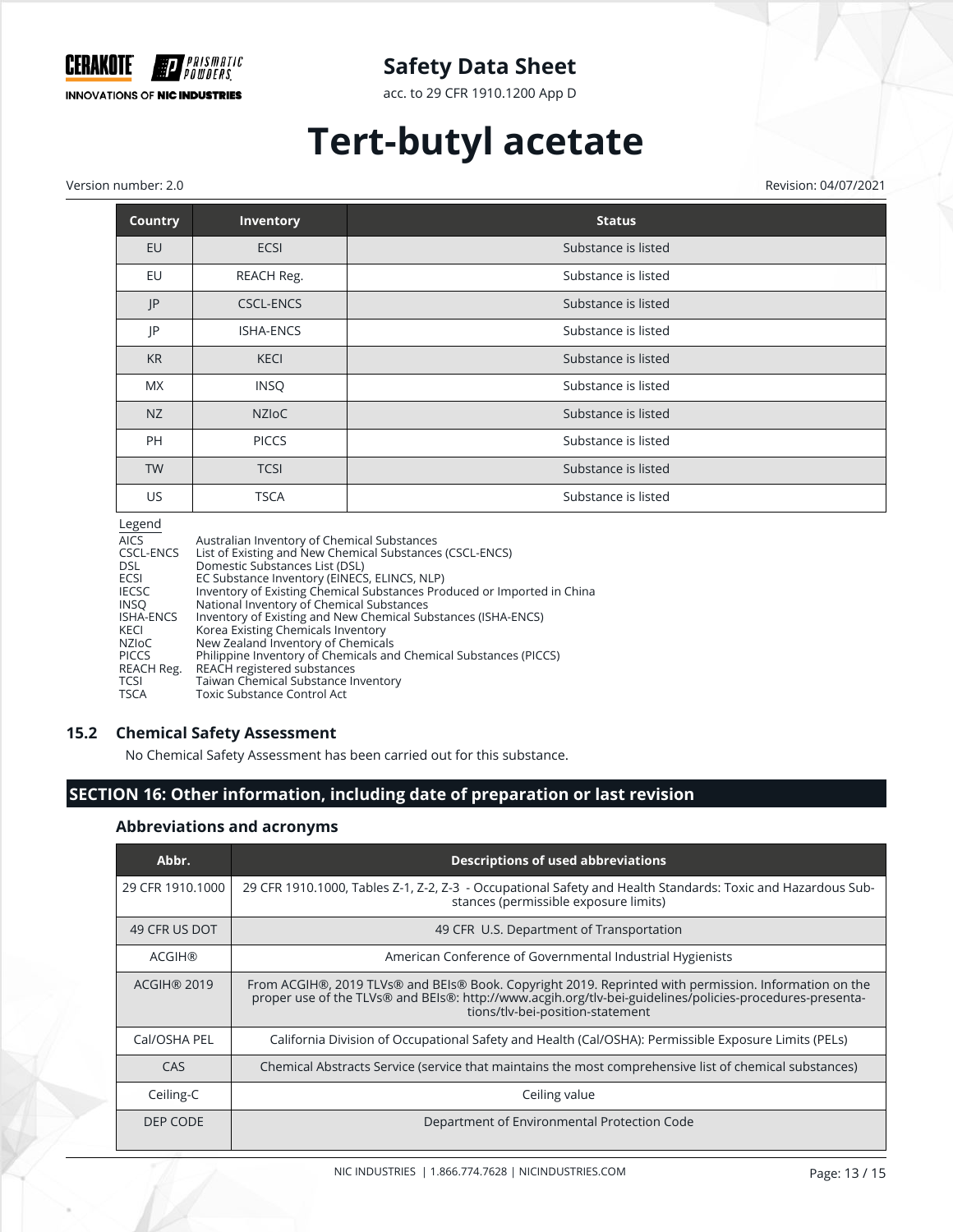

acc. to 29 CFR 1910.1200 App D

# **Tert-butyl acetate**

Version number: 2.0 Revision: 04/07/2021

| Abbr.            | <b>Descriptions of used abbreviations</b>                                                                                                                                           |
|------------------|-------------------------------------------------------------------------------------------------------------------------------------------------------------------------------------|
| <b>DGR</b>       | Dangerous Goods Regulations (see IATA/DGR)                                                                                                                                          |
| <b>DOT</b>       | Department of Transportation (USA)                                                                                                                                                  |
| EC50             | Effective Concentration 50 %. The EC50 corresponds to the concentration of a tested substance causing 50 %<br>changes in response (e.g. on growth) during a specified time interval |
| <b>EINECS</b>    | European Inventory of Existing Commercial Chemical Substances                                                                                                                       |
| <b>ELINCS</b>    | European List of Notified Chemical Substances                                                                                                                                       |
| EmS              | <b>Emergency Schedule</b>                                                                                                                                                           |
| ErC50            | ≡ EC50: in this method, that concentration of test substance which results in a 50 % reduction in either growth<br>(EbC50) or growth rate (ErC50) relative to the control           |
| <b>ERG No</b>    | Emergency Response Guidebook - Number                                                                                                                                               |
| <b>GHS</b>       | "Globally Harmonized System of Classification and Labelling of Chemicals" developed by the United Nations                                                                           |
| <b>HHS</b>       | Higher hazard substance                                                                                                                                                             |
| <b>IATA</b>      | International Air Transport Association                                                                                                                                             |
| <b>IATA/DGR</b>  | Dangerous Goods Regulations (DGR) for the air transport (IATA)                                                                                                                      |
| <b>ICAO</b>      | International Civil Aviation Organization                                                                                                                                           |
| <b>ICAO-TI</b>   | Technical instructions for the safe transport of dangerous goods by air                                                                                                             |
| <b>IMDG</b>      | International Maritime Dangerous Goods Code                                                                                                                                         |
| IMDG-Code        | International Maritime Dangerous Goods Code                                                                                                                                         |
| <b>LC50</b>      | Lethal Concentration 50%: the LC50 corresponds to the concentration of a tested substance causing 50 % leth-<br>ality during a specified time interval                              |
| <b>LHS</b>       | Lower hazard substance                                                                                                                                                              |
| <b>MARPOL</b>    | International Convention for the Prevention of Pollution from Ships (abbr. of "Marine Pollutant")                                                                                   |
| <b>NIOSH REL</b> | National Institute for Occupational Safety and Health (NIOSH): Recommended Exposure Limits (RELs)                                                                                   |
| <b>NLP</b>       | No-Longer Polymer                                                                                                                                                                   |
| <b>OSHA</b>      | Occupational Safety and Health Administration (United States)                                                                                                                       |
| <b>PBT</b>       | Persistent, Bioaccumulative and Toxic                                                                                                                                               |
| PEL              | Permissible exposure limit                                                                                                                                                          |
| ppm              | Parts per million                                                                                                                                                                   |
| <b>STEL</b>      | Short-term exposure limit                                                                                                                                                           |
| <b>TLV®</b>      | Threshold Limit Values                                                                                                                                                              |
| <b>TWA</b>       | Time-weighted average                                                                                                                                                               |
| vPvB             | Very Persistent and very Bioaccumulative                                                                                                                                            |

## **Key literature references and sources for data**

OSHA Hazard Communication Standard (HCS), 29 CFR 1910.1200.